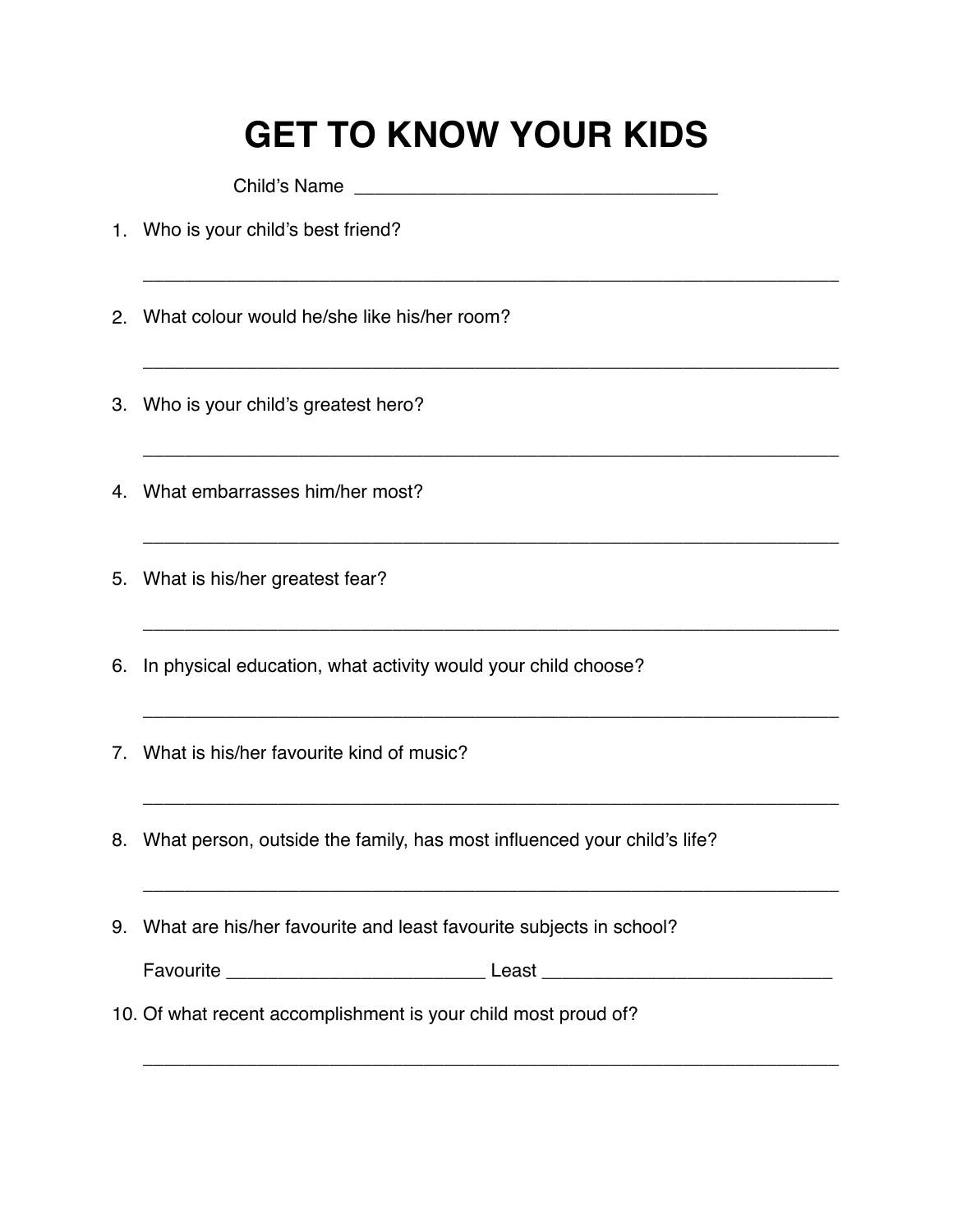11. What is your child's biggest complaint about the family?

12. What is his/her favourite television show?

13. What sport does your child enjoy most?

14. If you could buy your child anything in the world, what would he/she want?

\_\_\_\_\_\_\_\_\_\_\_\_\_\_\_\_\_\_\_\_\_\_\_\_\_\_\_\_\_\_\_\_\_\_\_\_\_\_\_\_\_\_\_\_\_\_\_\_\_\_\_\_\_\_\_\_\_\_\_\_\_\_\_\_\_\_\_

\_\_\_\_\_\_\_\_\_\_\_\_\_\_\_\_\_\_\_\_\_\_\_\_\_\_\_\_\_\_\_\_\_\_\_\_\_\_\_\_\_\_\_\_\_\_\_\_\_\_\_\_\_\_\_\_\_\_\_\_\_\_\_\_\_\_\_

 $\_$  , and the set of the set of the set of the set of the set of the set of the set of the set of the set of the set of the set of the set of the set of the set of the set of the set of the set of the set of the set of th

\_\_\_\_\_\_\_\_\_\_\_\_\_\_\_\_\_\_\_\_\_\_\_\_\_\_\_\_\_\_\_\_\_\_\_\_\_\_\_\_\_\_\_\_\_\_\_\_\_\_\_\_\_\_\_\_\_\_\_\_\_\_\_\_\_\_\_

\_\_\_\_\_\_\_\_\_\_\_\_\_\_\_\_\_\_\_\_\_\_\_\_\_\_\_\_\_\_\_\_\_\_\_\_\_\_\_\_\_\_\_\_\_\_\_\_\_\_\_\_\_\_\_\_\_\_\_\_\_\_\_\_\_\_\_

\_\_\_\_\_\_\_\_\_\_\_\_\_\_\_\_\_\_\_\_\_\_\_\_\_\_\_\_\_\_\_\_\_\_\_\_\_\_\_\_\_\_\_\_\_\_\_\_\_\_\_\_\_\_\_\_\_\_\_\_\_\_\_\_\_\_\_

\_\_\_\_\_\_\_\_\_\_\_\_\_\_\_\_\_\_\_\_\_\_\_\_\_\_\_\_\_\_\_\_\_\_\_\_\_\_\_\_\_\_\_\_\_\_\_\_\_\_\_\_\_\_\_\_\_\_\_\_\_\_\_\_\_\_\_

\_\_\_\_\_\_\_\_\_\_\_\_\_\_\_\_\_\_\_\_\_\_\_\_\_\_\_\_\_\_\_\_\_\_\_\_\_\_\_\_\_\_\_\_\_\_\_\_\_\_\_\_\_\_\_\_\_\_\_\_\_\_\_\_\_\_\_

\_\_\_\_\_\_\_\_\_\_\_\_\_\_\_\_\_\_\_\_\_\_\_\_\_\_\_\_\_\_\_\_\_\_\_\_\_\_\_\_\_\_\_\_\_\_\_\_\_\_\_\_\_\_\_\_\_\_\_\_\_\_\_\_\_\_\_

\_\_\_\_\_\_\_\_\_\_\_\_\_\_\_\_\_\_\_\_\_\_\_\_\_\_\_\_\_\_\_\_\_\_\_\_\_\_\_\_\_\_\_\_\_\_\_\_\_\_\_\_\_\_\_\_\_\_\_\_\_\_\_\_\_\_\_

15. Who is your child's favourite teacher?

16. What makes your child really angry?

17. Is your child generally liked by other children at school?

18. What would your child like to be when he/she grows up?

19. What has been the biggest disappointment in your child's life this year?

20. Does your child feel too big or to small for his/her age?

21. What recent gift from you does your child cherish the most?